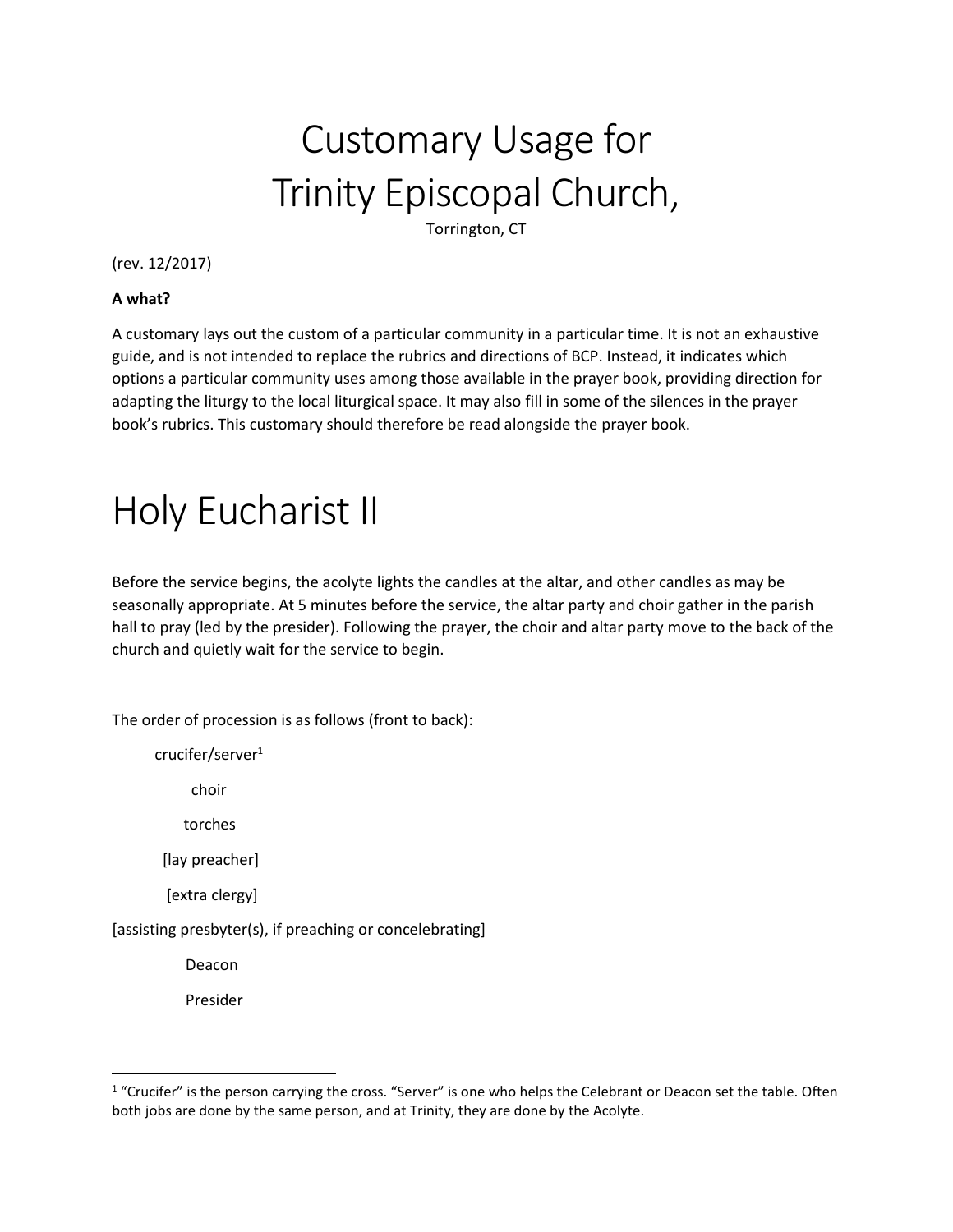On the hour, the procession begins with the congregation singing the first stanza of the opening hymn.

During the opening hymn, the reader(s) move to the and sit near the lectern on the organ side of the altar.

The crucifer (Acolyte) leads, followed by the choir in pairs. The crucifer stops in front of the altar and turns around so that those following can reverence the cross and altar together before turning toward their seats.<sup>2</sup> After the altar party has reverenced, the crucifer goes behind alter rail, places cross next to torches, and takes a seat behind alter rail.

**A note on seating:** The choir sits in the "choir seating" to the right, the LEM sit in the two chairs to the right of the altar. The preacher sits to the left, nearest the communion rail, and the priest sits to the left of the altar nearest the organ console. If there are extra clergy, one or both of the LEM may need to sit behind the altar rail with the acolyte.

During the summer when the choir is absent, the altar party sits in the choir area.

If the collect for purity is used, it is said aloud by the priest/bishop, not the whole congregation, with everyone joining on the *Amen.<sup>3</sup>*

After the Collect of the Day, the reader will read the first lesson and then, if leading the psalm, lead the congregation in praying the psalm in unison with words such as, "Let us pray together (from) psalm X in unison." If not leading the psalm, lectors may reclaim their temporary seat up front so the cantor may chant from the lectern. The second reading follows the psalm.

During the anthem that precedes the Gospel reading, lectors may return to their seat. The acolyte will take the Gospel book off the altar and the priest will follow them into the congregation. Following the Gospel reading, they return the same way. As the preacher makes their way to the pulpit, the acolyte places Gospel book on second shelf of Credence Table.

If a guest or lay preacher is giving the homily and not reading the Gospel lesson, they may move to the pulpit or to the top of the stairs during the Gospel procession.

The sermon is usually preached from the pulpit. Following the sermon, the celebrant calls the community to recite the creed, saying something like "Now let us affirm our faith together in the words of the Nicene Creed. We believe…"

 $\overline{\phantom{a}}$ 

<sup>&</sup>lt;sup>2</sup> In this church, generally speaking, the altar (or cross, or reserved sacrament, or whatever your piety may be) only gets reverenced twice: once as you enter the first time, and once as you leave during the last hymn. Most of the people here do not reverence additional times during the service.

 $3$  The instructions are in the formatting. Prayers that are said in unison do not have the 'Amen' italicized – you can think of it as very subtle stage directions. See also the Nicene creed, confession, and prayer for absolution following the confession (BCP 359,360).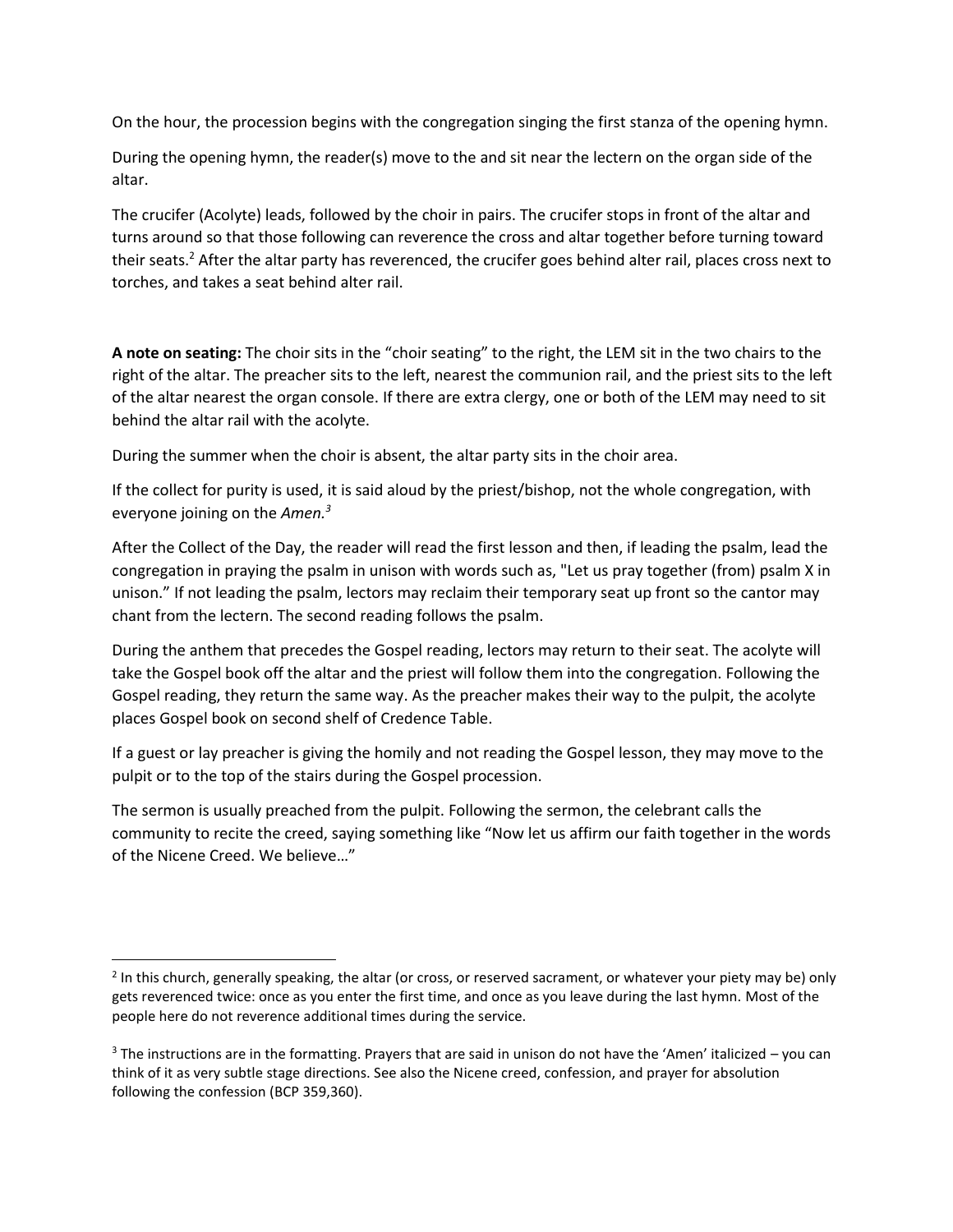The intercessor will lead The Prayers of the People, coming to the lectern *during* the creed.<sup>4</sup>

The presider offers the closing collect, bids the confession, and offers the Peace.

After the passing of the peace (which takes a few minutes in this parish), the priest goes down the steps to the congregation to invite people to come forward to celebrate birthdays and anniversaries.

Following these, an offertory sentence is spoken by the presider to begin the second half of the service.

At the Offertory, ushers pass the offering plates through the congregation as two other people carry the bread and wine to the Altar.<sup>5</sup> As soon as the offering plates finish going through the congregation, they are brought forward: no need to wait for the choir to finish singing if they are still going. When the ushers come up to the table, the acolyte gathers the collection plates and presents them to the priest/deacon.

While the offering plates travel, the Acolyte helps the priest or deacon set the table, by bring items from the credence table<sup>6</sup>. First, the Acolyte brings the corporal, and allows the priest/deacon to unfold it on the table.<sup>7</sup> Next, the Acolyte brings the first chalice, and then the cruet with water.<sup>8</sup> When the priest/deacon is done with the water cruet, they will give it to the Acolyte to return to the credence table. The Acolyte may then go to the front of the alter to receive the rest of the gifts, and after delivering them to the priest, join the altar party around the altar.

After the Eucharistic prayer, the celebrant begins the distribution serving themselves first, then those in the altar party. After the altar party has received communion, the whole altar party moves to the high altar, with the bread, chalice, and cruet in hand before closing the communion rail. Using the cruet with the wine, the second chalice is filled, and the altar party begins serving the choir and congregation at the communion rail.<sup>9</sup> Since the bread basket is large, it is helpful if the acolyte can be on duty to help distribute the gluten free wafers. Ushers, please keep your eyes open and notify the priest if someone needs Communion brought to them at their seat after everyone has come forward.

l

<sup>&</sup>lt;sup>4</sup> This can help the priest avoid having a panic attack. Also, when leading the prayers, It is best to invite with "Our Prayers continue on page X, form Y." When possible, omit titles when praying for the church and the world, for example, "We pray for the church in Argentina..." is better than "in the Anglican cycle of prayer this week we pray for the church in Argentina..."

<sup>&</sup>lt;sup>5</sup> If there is excessive reserved sacrament (reserved/blessed wine or bread) the Altar guild will alert the priest. Only a small amount of wine will be found in the Cruet brought forward, with the understanding that the second chalice will be filled from the reserve sacrament.

 $6$  The little table with two shelves behind the communion rail with all of the vessels on it.

 $7$  The items on credence table should be laid out in order, left to right, to make the Acolyte's job simple. Corporal, Chalice, Cruet (with water). The other items won't be touched until after the altar party receives communion.

<sup>&</sup>lt;sup>8</sup> If there are gluten free wafers to be blessed, in addition to alerting the Priest, the Altar Guild will place a small glass dish next to the communion vessels on the Credence Table.

 $9$  A note on "handing off" a chalice with wine in it: the most spill-proof way is for the first person holding the chalice to set it down on a hard surface (like a table) and lay the purificator on top. Then, the person receiving can lift it off of the table when they are ready.